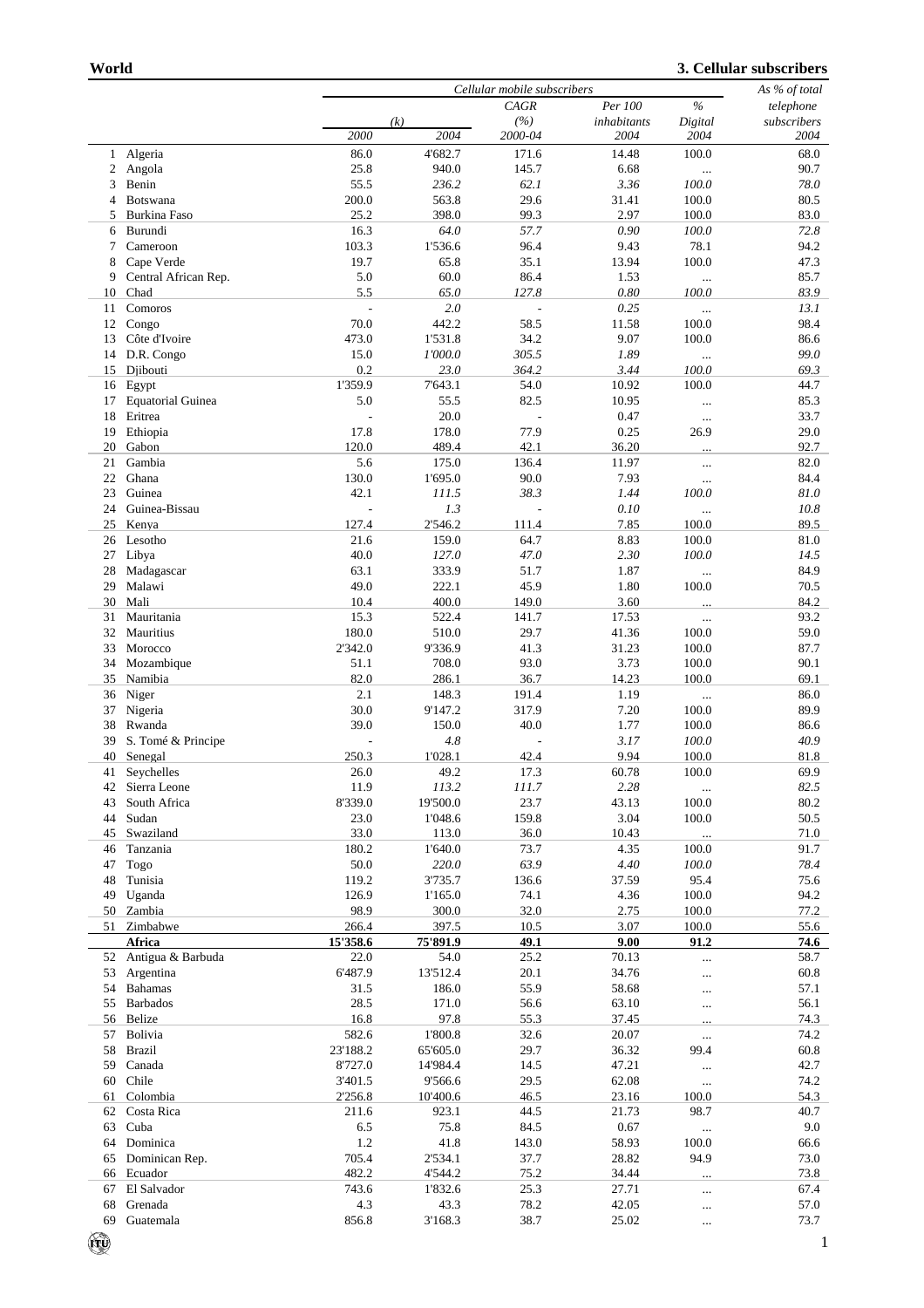$\bigcircled{\hspace{-2.75pt}}\bigcirc$ 

|     |                      |           |           | Cellular mobile subscribers |             |               | As % of total |
|-----|----------------------|-----------|-----------|-----------------------------|-------------|---------------|---------------|
|     |                      |           |           | <b>CAGR</b>                 | Per 100     | $\frac{0}{0}$ | telephone     |
|     |                      |           | (k)       | (%)                         | inhabitants | Digital       | subscribers   |
|     |                      | 2000      | 2004      | 2000-04                     | 2004        | 2004          | 2004          |
|     | 70 Guyana            | 39.8      | 143.9     | 37.9                        | 18.77       |               | 58.4          |
| 71  | Haiti                | 55.0      | 400.0     | 64.2                        | 4.74        | 100.0         | 74.1          |
| 72  | Honduras             | 155.3     | 707.2     | 46.1                        | 10.10       |               | 65.6          |
| 73  | Jamaica              | 367.0     | 2'200.0   | 56.5                        | 82.21       |               | 81.5          |
| 74  | Mexico               | 14'077.9  | 38'451.1  | 28.6                        | 36.64       | $\ddotsc$     | 68.0          |
|     |                      |           |           |                             |             | $\ldots$      |               |
| 75  | Nicaragua            | 90.3      | 738.6     | 69.1                        | 13.20       | 100.0         | 77.5          |
| 76  | Panama               | 410.4     | 855.9     | 20.2                        | 26.98       | 100.0         | 69.5          |
| 77  | Paraguay             | 820.8     | 1'767.8   | 21.1                        | 29.38       | 100.0         | 86.3          |
| 78  | Peru                 | 1'273.9   | 4'092.6   | 33.9                        | 14.85       |               | 66.6          |
| 79  | St. Kitts and Nevis  | 1.2       | 10.0      | 69.9                        | 21.74       |               | 29.9          |
| 80  | St. Lucia            | 2.5       | 93.0      | 147.0                       | 62.00       | $\cdots$      | 64.5          |
| 81  | St. Vincent          | 2.4       | 57.0      | 121.6                       | 47.07       | 100.0         | 75.0          |
| 82  | Suriname             | 41.0      | 212.8     | 50.9                        | 48.48       | 100.0         | 72.4          |
| 83  | Trinidad & Tobago    | 161.9     | 647.9     | 41.4                        | 49.57       |               | 66.9          |
| 84  | <b>United States</b> | 109'478.0 | 181'105.1 | 13.4                        | 60.97       |               | 50.4          |
| 85  | Uruguay              | 410.8     | 600.0     | 9.9                         | 18.51       |               | 37.5          |
|     | 86 Venezuela         | 5'447.2   | 8'421.0   | 11.5                        | 32.17       |               | 71.6          |
|     | <b>Americas</b>      | 180'589.9 | 370'045.5 | 19.6                        | 42.38       | 22.4          | 55.6          |
| 87  | Armenia              | 17.5      | 203.3     | 84.7                        | 6.66        | 100.0         | 25.9          |
| 88  | Azerbaijan           | 420.4     | 1'782.9   | 43.5                        | 21.11       |               | 64.4          |
|     |                      |           |           |                             |             |               |               |
| 89  | Bahrain              | 205.7     | 649.8     | 33.3                        | 87.92       | 100.0         | 77.2          |
| 90  | Bangladesh           | 279.0     | 4'327.5   | 98.5                        | 2.89        | $\ldots$      | $84.0\,$      |
| 91  | Bhutan               |           | 17.8      | L,                          | 0.77        | 100.0         | 37.6          |
| 92  | Brunei Darussalam    | 95.0      |           |                             | $\ddotsc$   | $\ldots$      | $\ldots$      |
| 93  | Cambodia             | 130.5     | 498.4     | 56.3                        | 3.52        | 77.3          | 93.2          |
| 94  | China                | 85'260.0  | 334'824.0 | 40.8                        | 25.49       | 100.0         | 51.7          |
| 95  | Georgia              | 194.7     | 840.6     | 44.1                        | 16.57       | $\cdots$      | 55.2          |
| 96  | Hong Kong, China     | 5'447.3   | 8'148.7   | 10.6                        | 114.53      |               | 68.3          |
| 97  | India                | 3'577.1   | 47'300.0  | 90.7                        | 4.37        | 100.0         | 51.8          |
| 98  | Indonesia            | 3'669.3   | 30'000.0  | 69.1                        | 13.48       |               | 75.0          |
| 99  | Iran $(I.R.)$        | 962.6     | 4'300.0   | 45.4                        | 6.16        | 100.0         | 22.8          |
| 100 | Israel               | 4'400.0   | 7'187.5   | 13.1                        | 104.74      |               | 70.6          |
|     |                      |           |           |                             |             | $\ldots$      |               |
| 101 | Japan                | 66'784.4  | 91'473.9  | 8.2                         | 71.58       | 100.0         | 60.9          |
| 102 | Jordan               | 388.9     | 1'594.5   | 42.3                        | 28.41       | 100.0         | 72.1          |
| 103 | Kazakhstan           | 197.3     | 2'758.9   | 93.4                        | 17.91       | $\cdots$      | 52.5          |
| 104 | Korea (Rep.)         | 26'816.4  | 36'586.1  | 8.1                         | 76.09       | 100.0         | 58.4          |
| 105 | Kuwait               | 476.0     | 2'000.0   | 43.2                        | 77.07       | 100.0         | 80.1          |
| 106 | Kyrgyzstan           | 9.0       | 300.0     | 140.3                       | 5.76        |               | 43.1          |
| 107 | Lao P.D.R.           | 12.7      | 204.2     | 100.3                       | 3.53        | 100.0         | 73.1          |
| 108 | Lebanon              | 743.0     | 888.0     | 4.6                         | 25.01       | $\cdots$      | 58.5          |
| 109 | Macao, China         | 141.1     | 432.4     | 32.3                        | 92.60       | 100.0         | 71.3          |
|     | 110 Malaysia         | 5'121.7   | 14'611.9  | 30.0                        | 58.74       | $\ldots$      | 76.7          |
| 111 | Maldives             | 7.6       | 113.2     | 96.2                        | 34.53       | 100.0         | 78.2          |
| 112 | Mongolia             | 154.6     | 319.0     | 27.3                        | 12.98       | 100.0         | 69.8          |
| 113 | Myanmar              | 13.4      | 92.0      | 61.9                        | 0.17        |               | 17.8          |
| 114 |                      | 10.2      |           |                             |             | $\cdots$      |               |
|     | Nepal                |           | 179.1     | 104.6                       | 0.70        | 100.0         | 30.9          |
| 115 | Oman                 | 164.3     | 805.0     | 48.8                        | 27.43       | 93.9          | 77.0          |
|     | 116 Pakistan         | 349.5     | 5'020.0   | 94.7                        | 3.19        |               | 50.7          |
| 117 | Palestine            | 175.9     | 974.3     | 53.4                        | 26.44       |               | 73.2          |
| 118 | Philippines          | 6'454.4   | 32'935.9  | 50.3                        | 39.85       | $\ddotsc$     | 90.5          |
| 119 | Qatar                | 120.9     | 490.3     | 41.9                        | 79.21       | 100.0         | 72.0          |
| 120 | Saudi Arabia         | 1'375.9   | 9'175.8   | 60.7                        | 36.82       | $\ldots$      | 71.3          |
| 121 | Singapore            | 2'747.4   | 3'860.6   | 8.9                         | 89.47       | 100.0         | 67.4          |
| 122 | Sri Lanka            | 430.2     | 2'211.2   | 50.6                        | 11.47       | $\cdots$      | 69.0          |
| 123 | Syria                | 30.0      | 2'345.0   | 197.3                       | 12.87       | 100.0         | 46.9          |
| 124 | Taiwan, China        | 17'873.8  | 22'760.1  | 6.2                         | 99.99       | 100.0         | 62.7          |
| 125 | Tajikistan           | 1.2       | 47.6      | 245.0                       | 0.73        |               | 16.3          |
| 126 | Thailand             | 3'056.0   | 28'000.0  | 74.0                        | 44.12       |               | 80.6          |
| 127 | Turkmenistan         | 7.5       | 9.2       | 7.0                         | 0.19        |               | 2.4           |
|     |                      |           |           |                             |             |               |               |
| 128 | United Arab Emirates | 1'428.1   | 3'683.1   | 26.7                        | 84.71       | 100.0         | 75.6          |
| 129 | Uzbekistan           | 53.1      | 544.1     | 78.9                        | 2.05        | $\ddotsc$     | 24.1          |
| 130 | Viet Nam             | 788.6     | 4'960.0   | 58.4                        | 6.01        | 100.0         | 32.9          |
| 131 | Yemen                | 32.0      | 1'072.0   | 140.6                       | 5.17        |               | 57.3          |
|     | Asia                 | 240'624.4 | 710'528.1 | 31.1                        | 18.94       | 78.7          | 56.9          |
| 132 | Albania              | 29.8      | 1'100.0   | 233.0                       | 35.80       | 100.0         | 81.2          |
| 133 | Austria              | 6'117.0   | 7'990.0   | 6.9                         | 98.40       | 99.8          | 68.0          |
| 134 | <b>Belarus</b>       | 49.4      | 1'118.0   | 182.9                       | 11.32       | $\cdots$      | 26.7          |
| 135 | Belgium              | 5'629.0   | 9'131.7   | 12.9                        | 88.32       | 100.0         | 65.8          |
|     | 136 Bosnia           | 93.4      | 1'050.0   | 124.0                       | 27.40       |               | 52.8          |
|     | 137 Bulgaria         | 738.0     | 4'729.7   | 59.1                        | 60.41       | 65.2          | 63.1          |
|     |                      |           |           |                             |             |               |               |